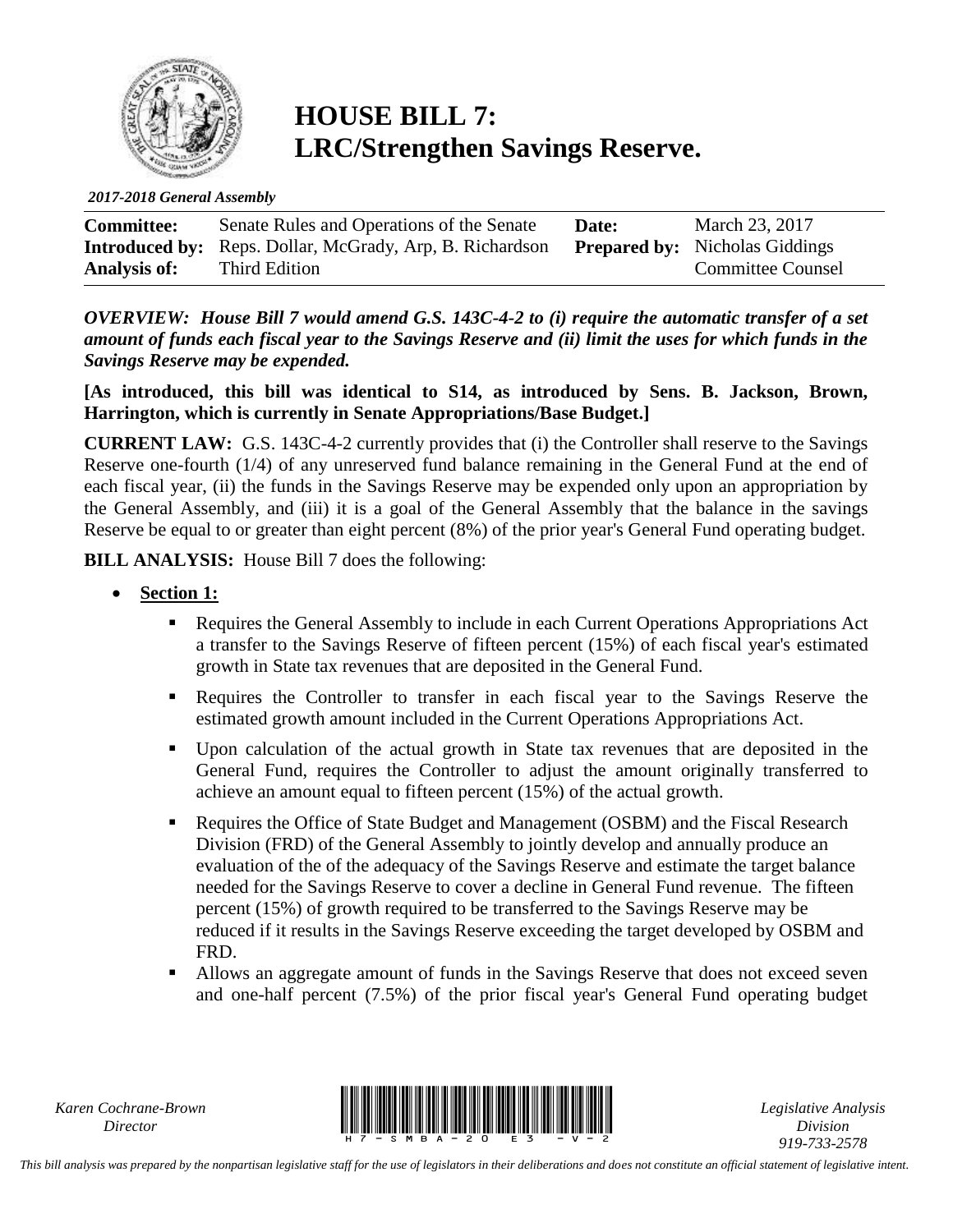## **House Bill 7**

*Page 2*

appropriations to be used for specific purposes<sup>1</sup> upon a majority vote of the Senate and House of Representatives' members present and voting.

- Allows the following upon a two-thirds (2/3) vote of the Senate and House of Representatives' members present and voting:
	- o An aggregate amount of funds in the Savings Reserve that exceeds seven and onehalf percent (7.5%) of the prior fiscal year's General Fund operating budget appropriations to be used for specific purposes.
	- o Any amount for any purpose not limited by the seven and one-half percent (7.5%) restrictions.
- Clarifies this section does not apply to the Highway Fund or Highway Trust Fund.
- **Section 2:**
	- Requires the Governor's Recommended State Budget to include for each fiscal year of the biennium a transfer of fifteen percent (15%) of the estimated growth in State tax revenues that are deposited in the General Fund, unless the Savings Reserve is at or exceeds the target developed by OSBM and FRD.
- **Section 3:**
	- Provides that the savings resulting from the refinancing of general obligation bonds are only transferred to the Savings Reserve if, and to the extent that, the balance of the Savings Reserve is below the target set by OSBM and FRD.
	- Clarifies this section does not apply to the Highway Fund or Highway Trust Fund.
- **Section 4:**
	- **Provides that the savings resulting from the refinancing of special indebtedness is only** transferred to the Savings Reserve if, and to the extent that, the balance of the Savings Reserve is below the target set by OSBM and FRD.
	- Clarifies this section does not apply to the Highway Fund or Highway Trust Fund.
- **Sections 5 and 6:**
	- Conforming changes.
- **Section 7:** 
	- Provides that, during the 2019 Regular Session of the General Assembly, it is the intent of the General Assembly to study whether the changes in the act have successfully accomplished the purpose of maintaining sufficient reserves to address costs incurred from unanticipated events and emergencies.
- **Section 8:**

 $\overline{a}$ 

Requires OSBM and FRD to start establishing the target required under G.S. 143C-4-2(f) when the act becomes law.

<sup>&</sup>lt;sup>1</sup> There would be four specific purposes: (1) to cover a decline in General Fund revenue from one fiscal year to another; (2) to cover the difference between that fiscal year's General Fund operating budget appropriations, excluding departmental receipts, and projected revenue; (3) to pay costs imposed by a court or administrative order; and (4) to provide relief and assistance from the effects of an emergency, as that term is defined in G.S. 166A-19.3.